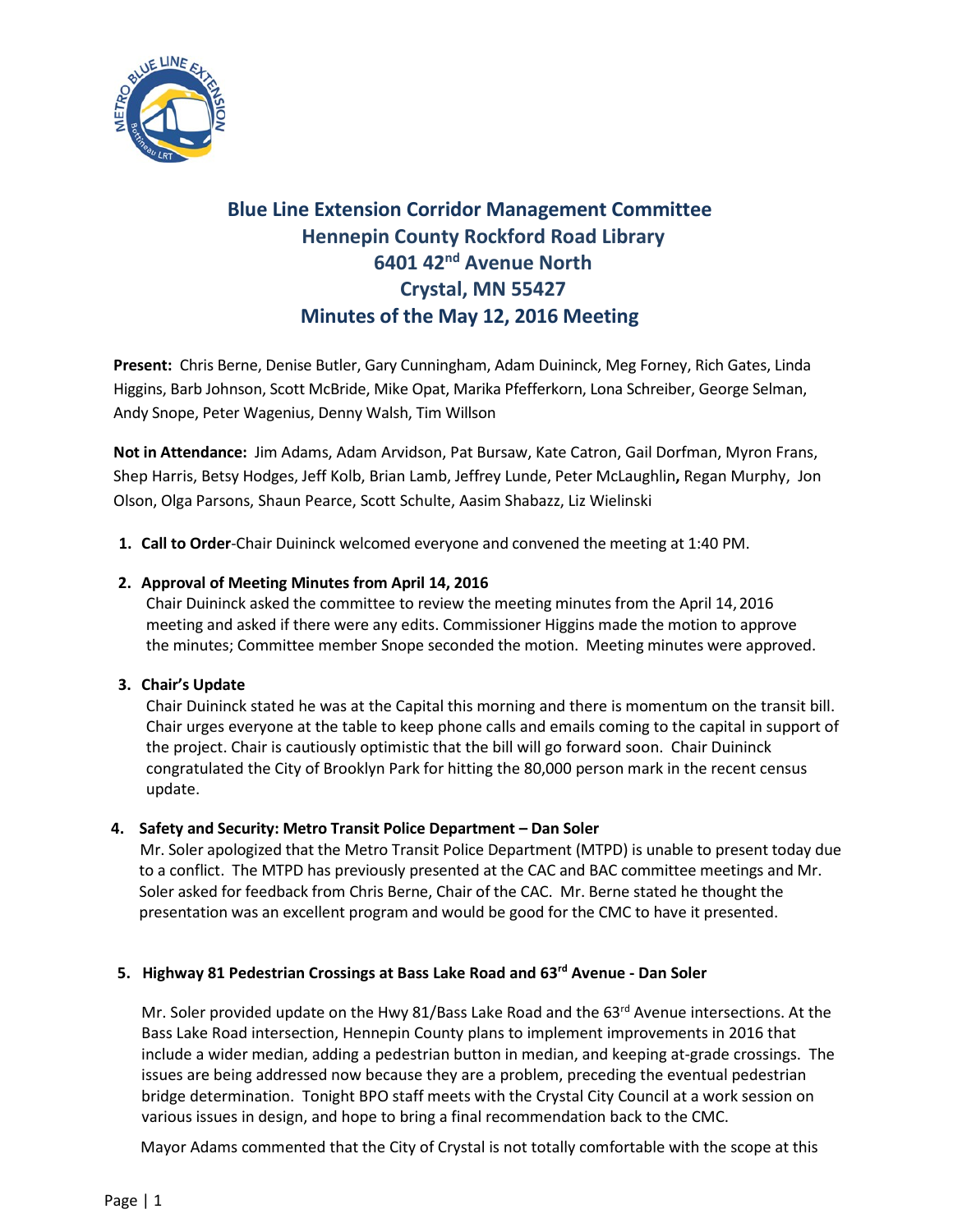

time. Mayor Adams expressed concern about maintenance of this intersection and hopes to address these concerns tonight, working with Hennepin County and project staff.

 Committee member Denise Butler asked for the statistics on existing pedestrian counts and projected pedestrian counts after project is completed. Mr. Soler did not have the numbers immediately available and will follow up with Ms. Butler and her request.

 Mr. Soler discussed the recent April 26 Brooklyn Park pedestrian tour. Slides reviewed included the pedestrian bridge in Columbia Heights (built in 2011) that is owned by MnDOT and maintained by the City of Columbia Heights. Elevators were once considered but eliminated due to maintenance concerns. The pedestrian bridge is used fairly heavily with a number of schools in area.

Mr. Soler discussed the 66<sup>th</sup> and France intersection improvements. The pedestrian bridge project was awarded regional solicitation funds; at-grade improvements were constructed instead. Lanes were narrowed, wider crosswalks set back from intersection, median was widened and push buttons and decorative lighting were added. The tour provided the community members an opportunity to visualize plans and options.

 Earlier this week an open house was held with the community and a technical presentation as given to the Brooklyn Park City Council. When community meetings and community outreach are completed, BPO will bring recommendations to the CMC that will include pedestrian crossing improvements with construction costs estimate (at-grade/bridge) and recommendations for operations and maintenance responsibilities.

## **6. Noise Walls - Kathryn O'Brien**

Ms. O'Brien reviewed slides of noise walls and discussed the difference between retaining walls as a noise barrier vs. noise barrier only examples. Approximately 50% of noise walls will be part of the structures built in place (retaining walls) that will be used as base for noise barrier where possible. The advanced analysis indicates noise walls are needed in Golden Valley, Robbinsdale and Crystal as explained in slides.

Councilmember Snope asked to clarify plans at the west side of June Avenue and where the wall will be located.

Ms. O'Brien stated there will be a crash wall that will be used as a noise barrier; a crash wall hybrid. There are two homes in that area that will are impacted by noise.

Councilmember Snope asked about the other direction heading towards Golden Valley, and will there be plans to help with noise.

Ms. O'Brien stated after working closely with Three Rivers Park District and the cities affected, and as with the design for Sochacki Park, plans are in place to add vegetative buffers in the event it is needed.

Committee member Murphy asked if there will be additional conversations regarding noise walls.

Ms. O'Brien stated as they go forward in the design process, conversations around design materials, what they are made of, what they will look like, will be communicated. For the Plymouth Avenue station, after looking at engineering plans it was found not to be a cost effective strategy, so they are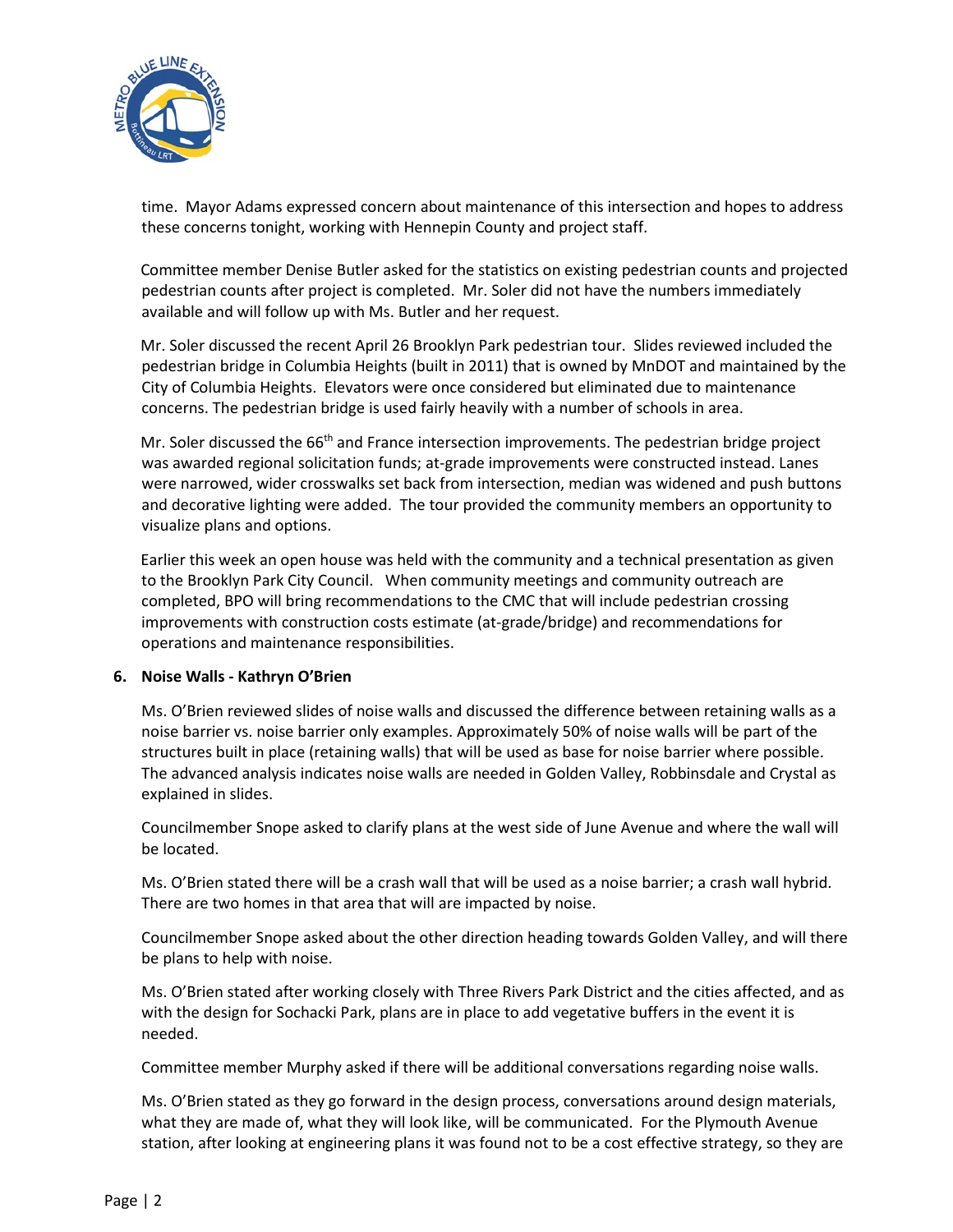

looking at other mitigation alternatives.

Mayor Murphy asked when the walls go up, during or after construction of LRT, prior to start of operation of the LRT.

Mr. Soler responded, saying they could be built prior to the track build as long as they are not in the way. They are not there to mitigate construction noise, but noise during construction is addressed as part of a separate discussion. Mr. Soler offered to have a work session on this and other topics the Mayor and city council may have.

Chair Duininck asked Mr. Soler if the noise walls were included in the original scope and budget.

Mr. Soler stated the project was not at the level of design at that time to understand what noise walls would be needed. This will be addressed at a future CMC meeting.

# **7. Design Updates – Jim Toulouse**

Jim Toulouse provided updates on the Traction Power Substations and Systems (TPSS) elements. The signal bungalows and grade crossing bungalows were reviewed in slides and are currently part of the Green Line in St. Paul as well as along Blue Line. The plan is to use Metro Transit/Met Council property first for bungalows and then the property of stakeholders, cities and county land. There are no plans in place to remove any property for these bungalows at this point. Mr. Toulouse discussed fencing and screening and provided slides addressing the locations along the line. There are 15 traction power substations; down from 17 in the corridor. There are 15 signal bungalows and 12 grade crossing bungalows. Mr. Toulouse pointed out proposed locations of TPSS and bungalow locations in each city along the project route. The project office will continue to work with project stakeholders to finalize locations; develop site plans, and investigate fencing and screening options as design advances.

Commissioner Forney asked the placement/location in regards to Plymouth Avenue station are they on either side of tracks. Mr. Toulouse said the plan is tentatively set for the east side of tracks, adjacent to our station.

Commissioner Forney had a question about Kewanee Way and whose property is involved. Mr. Toulouse stated in regards to Kewanee Way, the Golden Valley ROW will be used at the south end of the cul-de-sac. Mr. Toulouse clarified the TPSS would not be on Park Board property.

Councilmember Gates asked about the proposed site on I-94 and Hwy. 81 (east side of tracks) and his concerns over it being extremely visible, and to identify a spot in that area that is less visible. He asked to be included in discussions over screening options in the future.

Mr. Toulouse stated that they have been working with the Brooklyn Park staff addressing their concerns that will be addressed at CMC in the future.

Mayor Murphy asked if there has been any consideration of wrapping TPSS when at all possible as done in Minneapolis particularly traffic signal cabinets.

Mr. Toulouse stated fencing at TPSS's is required for safety and that wrapping them would not be practical.

Mr. Soler clarified the TPSS structures which contain numerous access doors as to why wrapping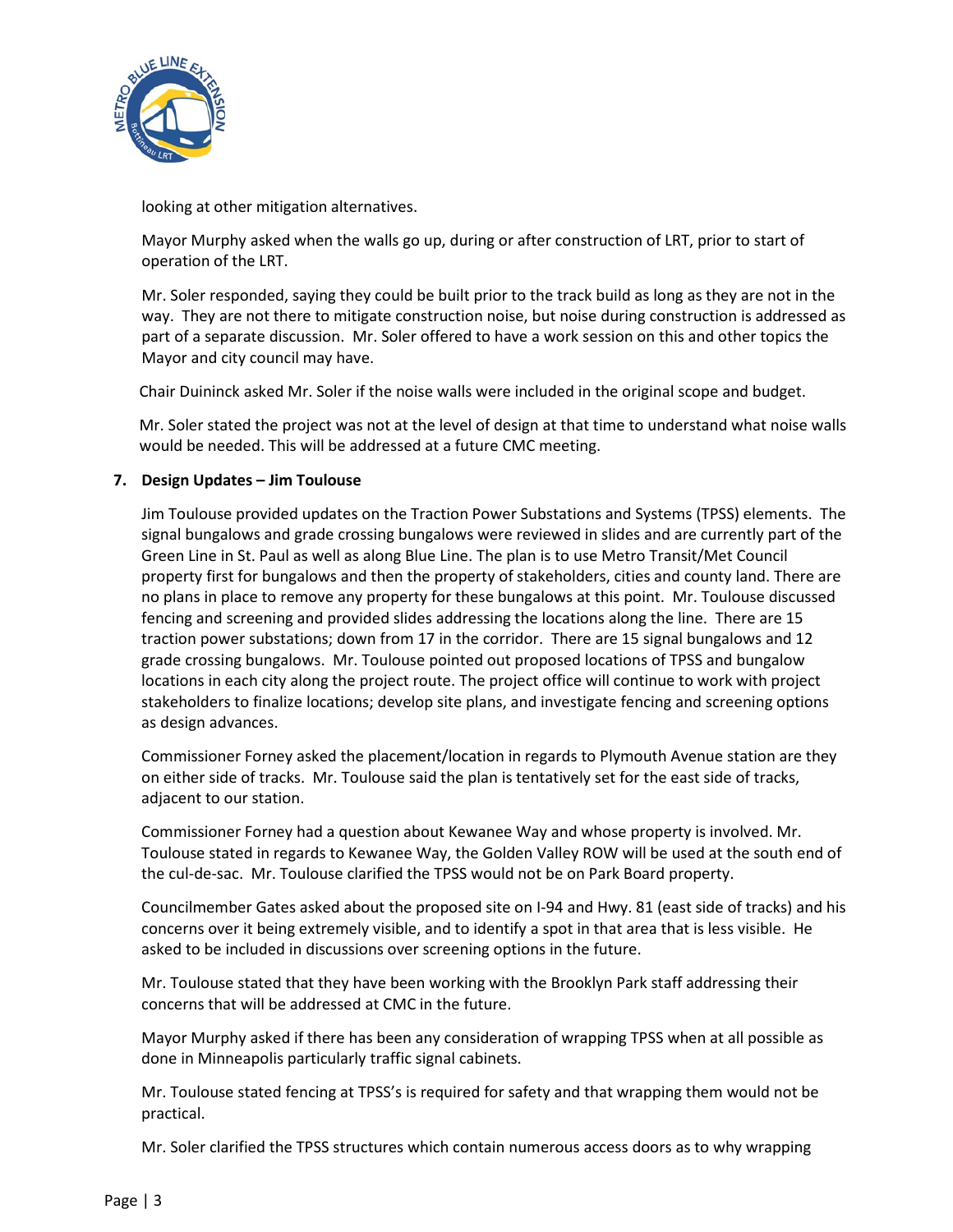

them would be impractical, and the difference with signal bungalows, which are buildings with one or two access doors. They will take suggestions of screening and wrapping under consideration.

Mr. Toulouse provided an update on the Golden Valley Road and Theodore Wirth Parkway intersection discussions; which has been discussed with BAC/CAC members. . Based on BAC/CAC, MPRB, Hennepin County and Golden Valley feedback, a signalized intersection option will go forward and plans for a roundabout option will not be. The next steps are to receive public comments regarding design details at public meetings this summer.

## **9. 2016 Outreach Overview – Sam O'Connell**

Sam O'Connell provided an update on the Outreach projects. There have been over 100 community events so far, and we continue to receive feedback on project elements from the public. The key topics that will continue to be discussed going forward are LRT operations, Safety and Security, Environmental process and Impacts to parks. Communications continue through the use of newsletters, the website and community outreach presentations.

 Corridor-wide outreach activities involve discussions on station design, 30% civil design, park and ride design, traction power substations/signal bungalows and fencing and streetscaping. Open houses, community meetings and presentations, newsletters and city council presentations continue to keep the communities involved and up to date on project planning.

 Community specific outreach activities continue to address roadway modifications, aesthetics, environmental testing, operations and maintenance facility design as well as meeting with property owners.

 Commissioner Opat stated that the Brooklyn Park library will be opening in June and he asked that Outreach have permanent displays of the project available onsite.

Ms. O'Connell will proceed with the plans to have a project display at the new library.

#### **10. BLRT Advisory Committee Updates – CAC/BAC Co-Chairs**

Chris Berne, CAC Co-Chair, addressed callbox concerns for the visually impaired during the BLRT tour recently. Mr. Berne requests an audible signal for those riders. An existing concern was raised by residents in Brooklyn Park and Robbinsdale around residential property values. These two cities were not included in those positive assessments in the recent press release.

Chair Duininck asked whether the two cities were included in the study or if the values of those two cities did not have the same impact?

#### **11. Meeting Schedule – MarySue Abel**

MarySue Abel updated the committee on the upcoming project schedule. An update on the Project Scope will be on May 31 at the TPAC. CAC and BAC have a joint meeting on May 31 as well. Recommendation of the Project Scope and Budget will be brought to the next CMC on June 2. Action on the Project Scope and Budget will be held at the second June CMC meeting on June 23.

 Over the next few months, there are meetings with CTIB on June 15 and HCRRA and June 21. There will be an update on the CMC recommendation of Project Scope and Budget July 12 with HCRRA, then with the Metropolitan Council on July 13, and with CTIB on July 20. The approval of Project